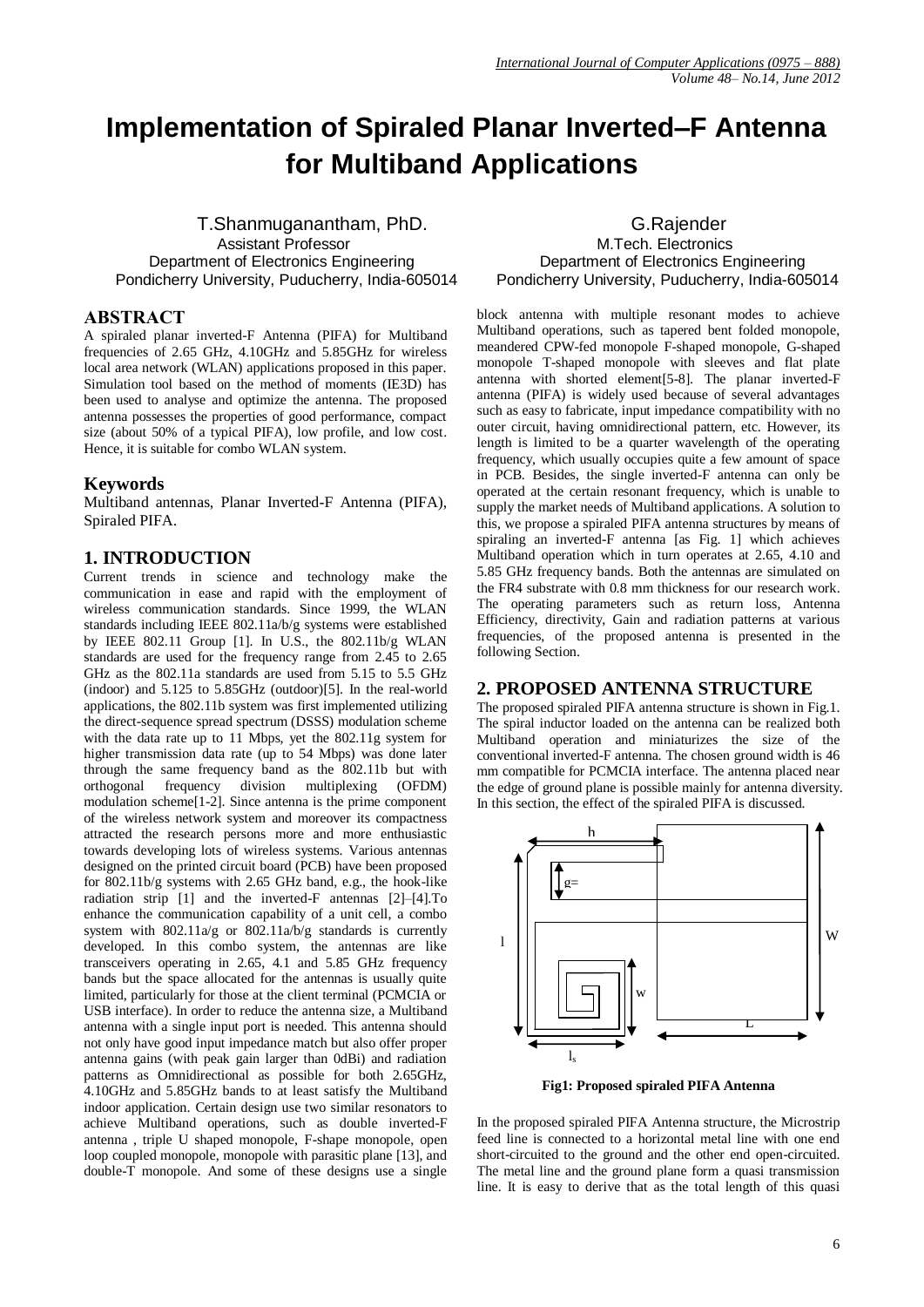transmission line equals a quarter of wavelength, the input reactance vanishes due to the resonance of the inductor-like short-circuited line and the capacitor-like open-circuited line. The corresponding return loss simulated by the commercial EM simulator  $IE3D [21]$  is plotted in the Fig. 2. Here, the length of the horizontal metal line is designed as a quarter wavelength of the fundamental frequency 2.45 GHz, so that a deep resonance occurs at that frequency with return loss larger than 20 dB. It is noticed that another resonance presents at the frequency around 7.35 GHz, which is the triple of the fundamental frequency. The spiraled PIFA of Fig. 1 was simulated on FR4 substrate with thickness 0.8mm. The ground size of the substrate is set as W×H= 46mm x 55mm.The antenna occupies an area of *l×h*=10.5 mm x 6mm, which is only 50% of that of the PIFA without spiraling. The others parameters are  $l_s = 4.5$  mm,  $w_s = 3.5$ mm and  $g = 2.0$ mm and both the width and gap of spiral=0.5mm.

## **3. RESULTS AND DISCUSSION**

### **3.1 Return Loss**

The proposed PIFA antenna if found to be resonant at three different frequencies namely 2.65GHz, 4.10GHz and 5.85GHz with the return loss of -22dB,-15dB and -35 dB respectively. The corresponding BW"s are 110 MHz, 60MHz and 45MHz respectively.



**Fig2: Return Loss of Antenna**

#### **3.2 Antenna Efficiency**

The Efficiency of antenna is around 92% at the resonant frequencies



**Fig3: Antenna Efficiency**

#### **3.3 Gain**

The field gain of the antenna for lower to upper frequency ranges from -12.5to 7.5dBi as shown in figure4.



#### **3.4 Antenna Radiation Pattern**

The E-field patterns of antenna at 2.65GHz, 4.10GHz and 5.85GHz are as shown the figure5, 6 and 7 respectively.<br> $\leftarrow$  **1=2.55(GHz), E-total, phi=0 (deg)** 

F f=2.55(GHz), E-total, phi=90 (deg)



. f=4.15(GHz), E-total, phi=0 (deg<mark>)</mark><br>└ f=4.15(GHz), E-total, phi=90 (deg)

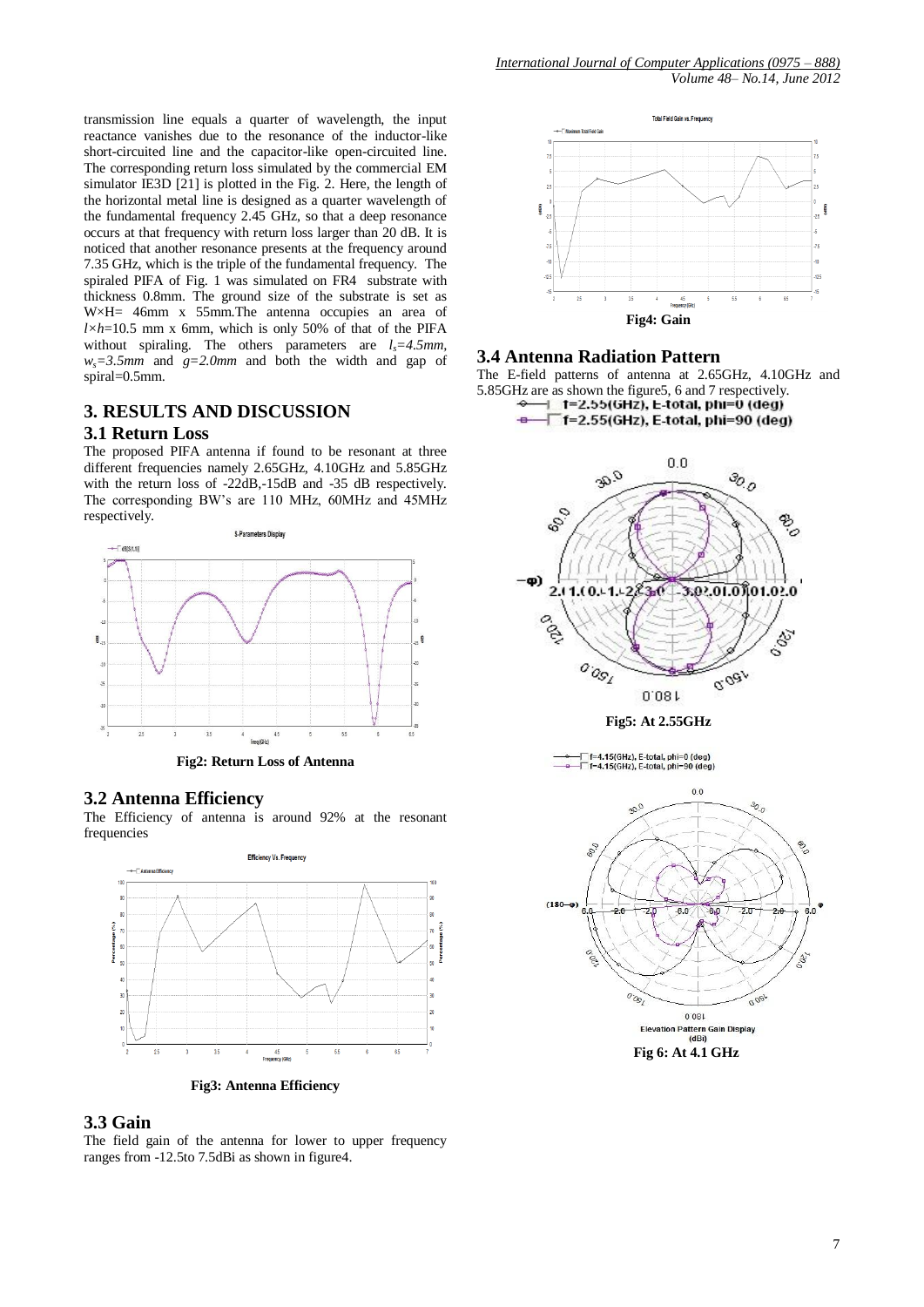

**Fig. 7: At 5.85GHZ**

# **Azimuth Patterns**





**Fig 8: At 2.5GHz**





**Fig 9: at 4.17GHz**





**Fig 10: At 5.85 GHz**

The Azimuth patterns of antenna at 2.65GHz, 4.10GHz and 5.85GHz are as shown the figure 8, 9 and 10respectively. The pattern found to be omnidirectional.

## **3.5 Directivity Of Antenna**



**Fig11: Total Directivity Vs Frequency of Antenna**

The field gain of the antenna for lower and upper frequency ranges from 5.5dBi to 7.9dBi as shown in figure11.

## **3.6 3D Pattern of PIFA Antenna**

3D Pattern of Spiraled PIFA Antenna at operating frequency of is obtained for Multiband.



**Fig 12: 3D View of Proposed Antenna**